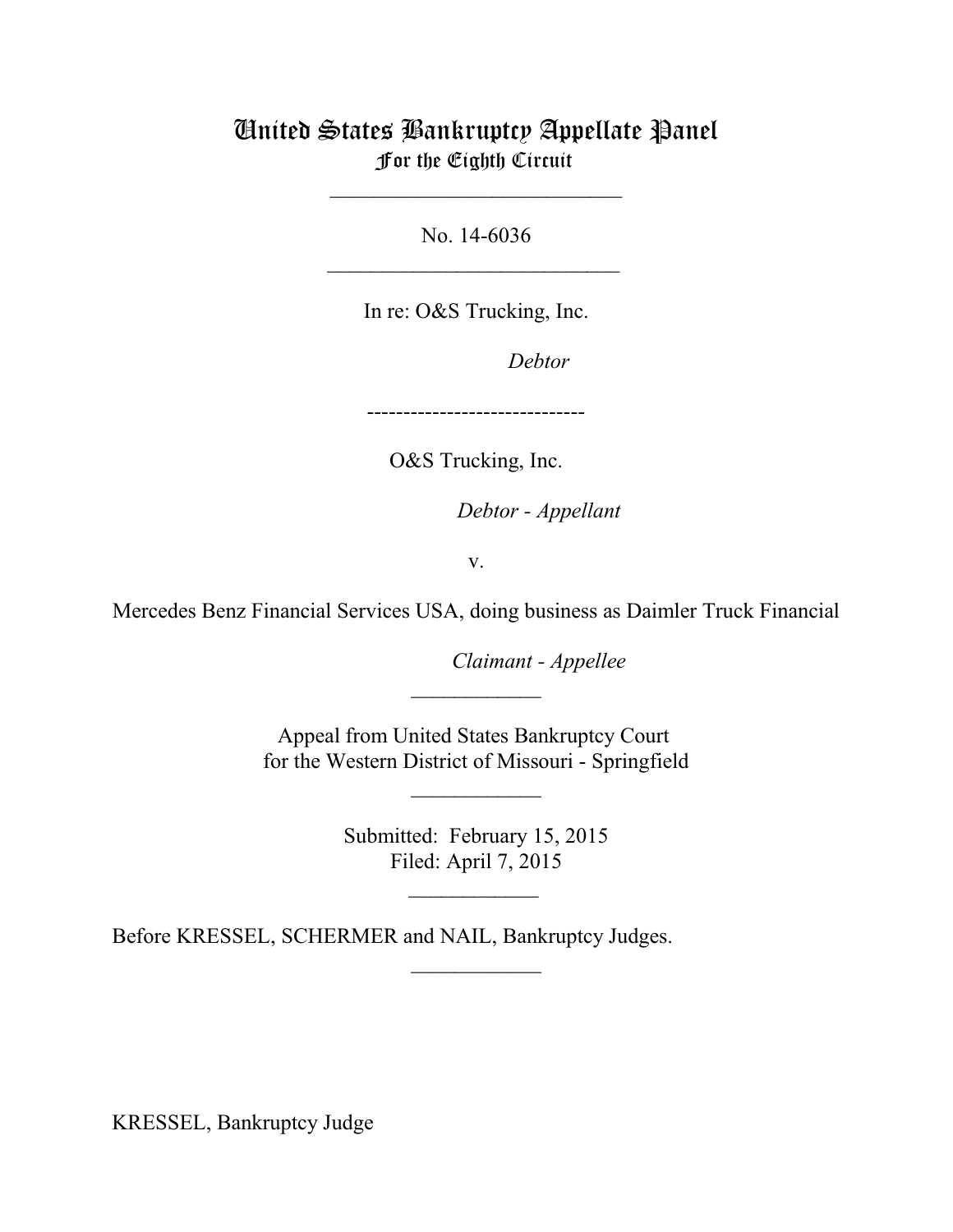The debtor, O&S Trucking, Inc., appeals from the bankruptcy court's<sup>1</sup> order confirming the debtor's third amended plan. For the reasons that follow, we dismiss the appeal for lack of jurisdiction.

#### **BACKGROUND**

On May 30, 2012, O&S Trucking, Inc. filed a voluntary chapter 11 petition. The debtor owned and operated a fleet of trucks, trailers and related equipment for hauling throughout the United States. It had a lease/purchase program pursuant to which independent contractor drivers could lease and ultimately acquire ownership of trucks. The debtor's trucks were financed or leased from a number of creditors, including Mercedes Benz Financial Services USA d/b/a Daimler Truck Financial. At the time of the bankruptcy filing, Daimler was the lessor with respect to 14 trucks and it held a security interest in 99 separate trucks that were operated by the debtor or its lessee drivers. Daimler also held a security interest in any driver lease payments and other proceeds generated by the debtor from the use of such trucks.

On June 14, 2012, Daimler filed a motion for "Adequate Protection or, in the Alternative, to Prohibit Use of Cash Collateral and Grant Relief from the Automatic Stay." On June 26, 2012, it filed a subsequent "Motion to Prohibit Unauthorized Use and for Sequestration of Cash Collateral." Daimler argued that the debtor was using cash collateral made up of the driver lease payments and other proceeds without its consent. Daimler requested that its cash collateral be segregated and that the court prohibit its use.

The Honorable Arthur B. Federman, Chief Judge, United States Bankruptcy Court for the <sup>1</sup> Western District of Missouri.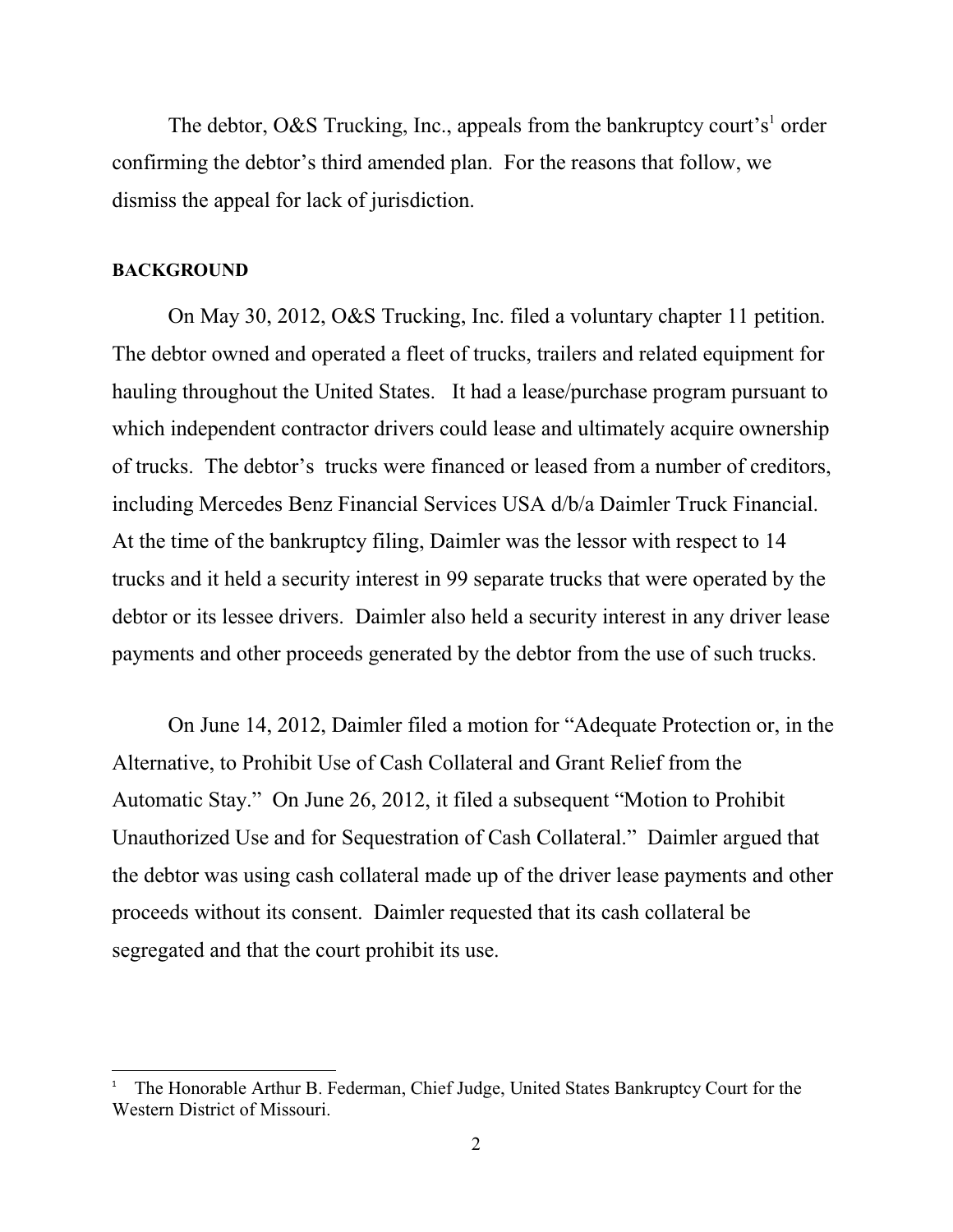Daimler and the debtor immediately began negotiations on the motions. On August 7, 2012, to resolve both motions, they submitted an agreed order for the court's approval. The order provided that the debtor would deliver possession of 21 trucks to Daimler. Daimler would sell the trucks and give the debtor credit for the net proceeds received. The debtor was to retain 80 trucks subject to Daimler's security interest and would make adequate protection payments to "Daimler equal to 2% of the NADA values [of the trucks], as set forth in Exhibit A." Exhibit A separately listed the make, model VIN and NADA value of the 80 trucks. It also computed the 2% payment figures. The order was silent as to Daimler's security interest in the driver lease payments and other proceeds generated by the use of the trucks.

On December 11, 2013, the debtor filed a "Motion for Determination of Secured Status and Request for Related Relief." A hearing was set, but it was continued several times at the request of the parties. Meanwhile, Daimler filed an amended proof of claim in the amount of \$2,743,171.94. The debtor objected to the claim. The court set a joint evidentiary hearing for the claim objection and the motion to determine the secured status of the claim.

At the time of the hearing, the debtor argued that the value assigned to each truck in Exhibit A of the agreed order was a binding valuation to be used for the remainder of the case. The debtor also argued that because the agreed order did not specifically provide for proceeds attributable to Daimler's trucks to be segregated, then Daimler's security interest in those proceeds was lost.

 On May 13, 2014, the court entered an order sustaining the debtor's objection, in part, and determining the status of the secured claim. The court found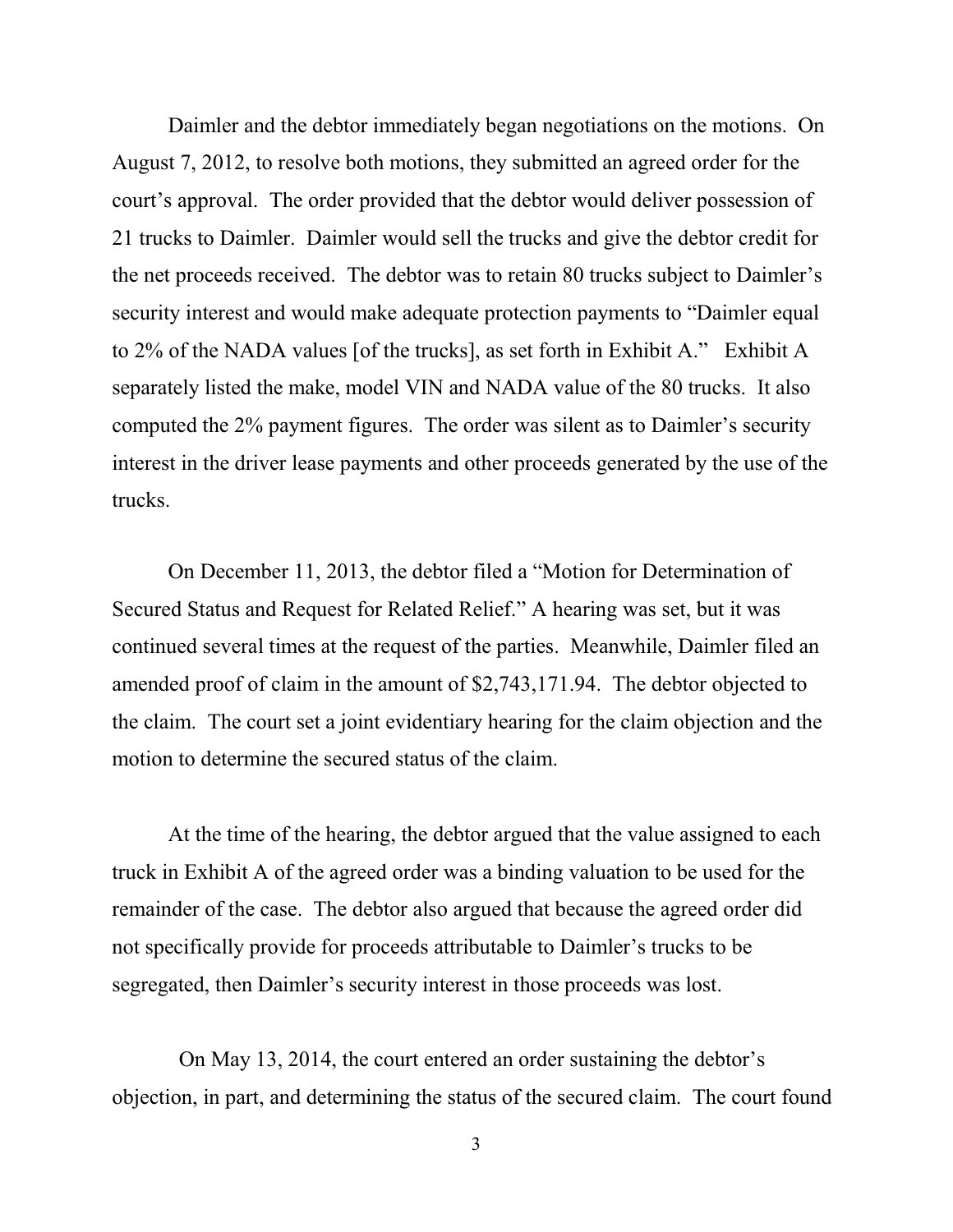that as of May 5, 2014, all but 23 of the vehicles had been surrendered to Daimler. At that time, the debtor had made adequate protection payments in the amount of \$1,577,488.01. The court credited those adequate protection payments toward the total amount of the debt owed, before any determination was made as to how much of that debt was secured. Ultimately, the court found that Daimler had an allowed secured claim in the amount of \$1,425,309.40 and an unsecured claim in the amount of \$819,183.48, less any proceeds received by Daimler from the sale of vehicles previously surrendered by the debtor.

Additionally, the court correctly noted that  $\S$  552(b) of the Bankruptcy Code provides that if the debtor and a creditor entered into a security agreement before the filing of the petition, and if the security interest extends to proceeds, products, offspring, or profits of the collateral, then such security interest continues in any proceeds, products, offspring, or profits generated post-petition. In this case, the court determined that 25% of the debtor's operating fleet was comprised of Daimler's collateral. Therefore, Daimler was entitled to a security interest in 25% of the total amount of funds in the debtor's accounts, a sum of \$51,909.40.

On May 27, 2014, pursuant to Federal Rule of Bankruptcy Procedure 9023, the debtor made a motion for reconsideration of the court's May 13 order. The debtor argued that the court's valuation of the trucks, which was lower than the parties' agreed valuation, was in error. As a result of the lower valuation, the debtor claimed it had paid an extra \$25,980 in adequate protection payments because the payments were calculated using a percentage of the values of the trucks. If the values had been lower, as the court had determined they were, then the monthly payments would have necessarily been smaller. According to the debtor, the adequate protection payments were made to compensate the debtor for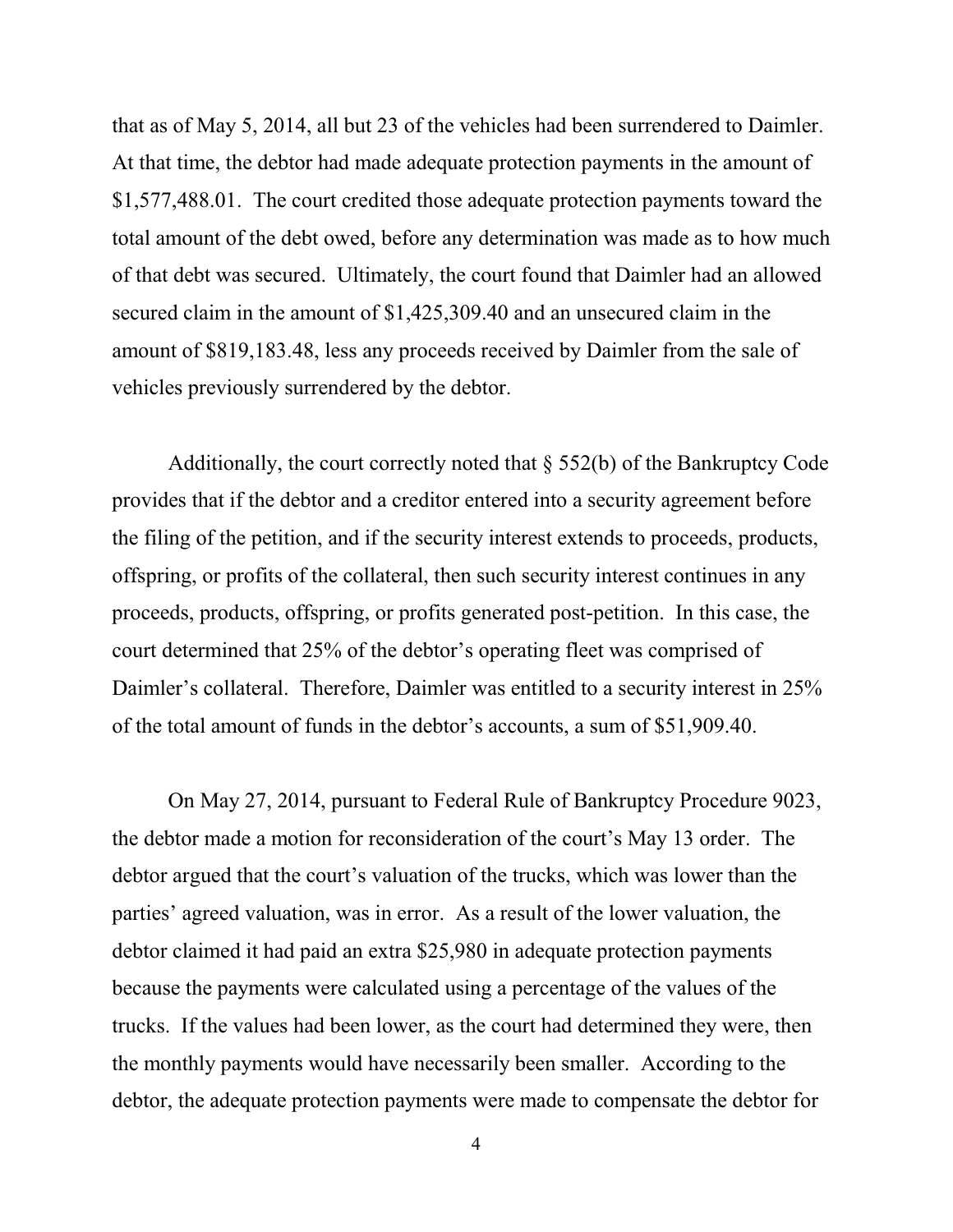the eroding value of the trucks, therefore, the payments made in excess of the erosion value should be credited against the secured portion of Daimler's claim. On June 6, 2014, the court entered an order denying the debtor's motion for reconsideration.

On June 19, 2014, the debtor filed a notice of appeal of the May 13 and June 6 orders. Both orders were interlocutory and the debtor did not request, nor did it meet the requirements, for a grant of leave to appeal. We dismissed the appeal for lack of jurisdiction on September 15, 2014.

Meanwhile, on June 20, 2014, the debtor proposed a third amended plan of reorganization. It provided treatment of Daimler's claim as follows:

> Subject to any adjustments as described below, the Class 3 Claimant shall be paid the total sum of values listed below on all equipment retained by Debtor as of the Effective Date with interest at the rate of 4.25% per annum over a term in accordance with the following schedule of equipment:

| Type                        | Year Value    |               | Term      |    |
|-----------------------------|---------------|---------------|-----------|----|
| Freightliner Cascadia       | 2010 \$62,100 |               | 36 months |    |
| <b>Freightliner Century</b> |               | 2007 \$34,775 |           |    |
| months                      |               |               |           |    |
| Freightliner Columbia       |               | 2007 \$34,525 |           | 12 |
| months                      |               |               |           |    |

together with an additional amount of \$51,909.40. The components of the Class 3 Secured Claim consisting of the foregoing equipment values and additional cash amounts are based on the rulings by the Bankruptcy Court as set forth in the Order Sustaining, in Part, Debtor's Objection to Claim of Mercedes Benz Financial Services USA, LLC d/b/a Daimler Truck Financial and Determining Secured Status of Daimler's Claim (the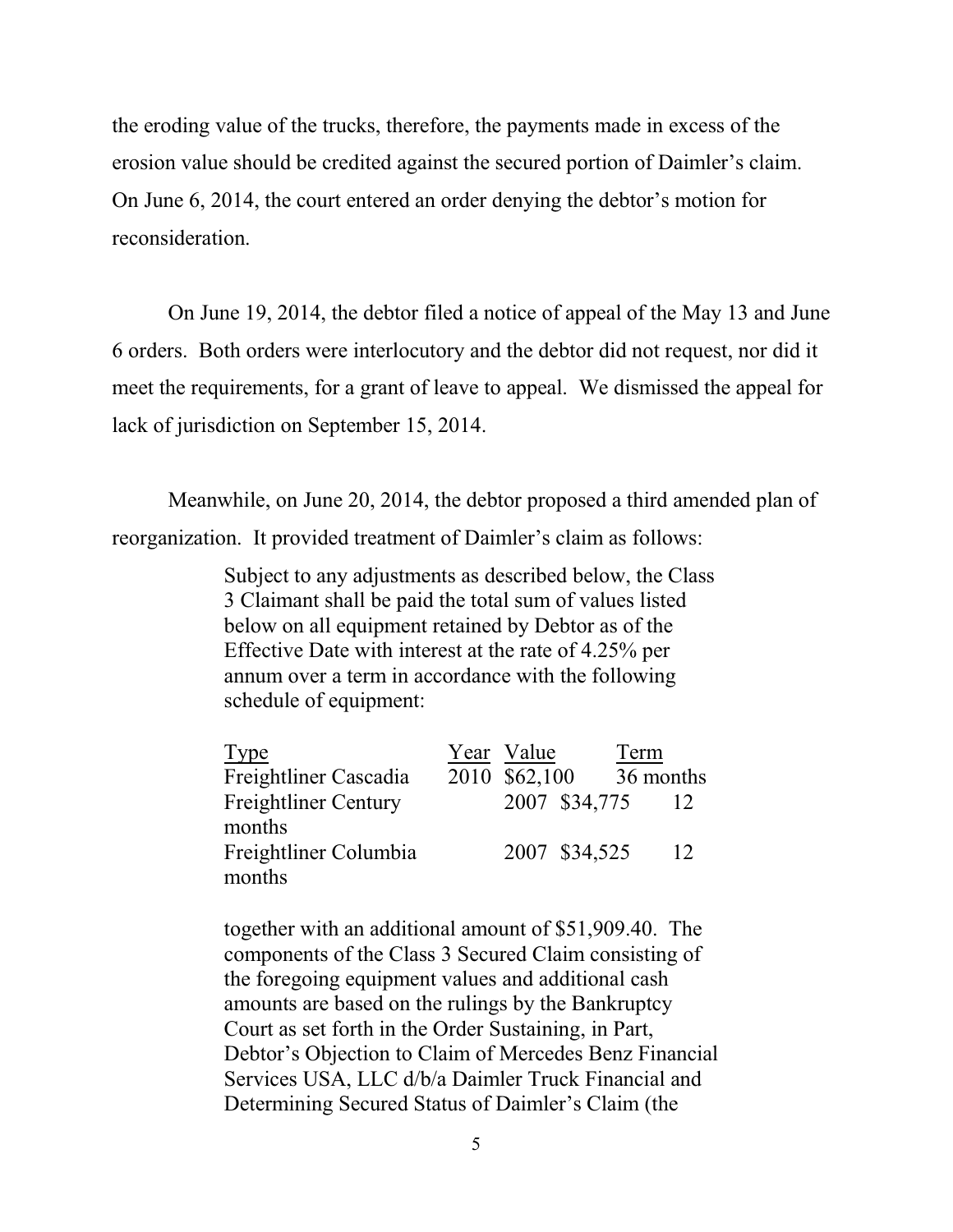"Daimler Decision"). The total amount of the Class 3 Secured Claim is subject to adjustment based on the following:

- a) The final outcome of the pending appeal of the Daimler Decision by Debtor and any subsequent appeal; and
- b) Reduction of the Class 3 Secured Claim based on adequate protection payments to Daimler after issuance of the Daimler Decision.

The plan was confirmed on October 2, 2014. On October 15, 2014, the debtor filed a notice of appeal. The notice indicates that the debtor was appealing from three orders:

> 1) Order Sustaining in part, Debtor's objection to Claim of Mercedes Benz Financial Services USA, LLC d/b/a Daimler Truck Financial and Determining Secured Status pf Daimler's Claim, dated May 13, 2014;

 2) Order Denying Debtor's Motion for Reconsideration of the Order Sustaining in part, Debtor's objection to Claim of Mercedes Benz Financial Services USA, LLC d/b/a Daimler Truck Financial and Determining Secured Status pf Daimler's Claim, dated June 6, 2014; and

3) Order Confirming Final Approval of Third Amended Disclosure Statement and Confirming Third Amended Plan of Reorganization (As Modified), dated October 2, 2014.

The debtor describes its appeal as a controversy that "arose as to the application of the excess adequate protection payments inasmuch as [the debtor] clearly overpaid for the erosion in the value of the trucks." Additionally, the debtor argues that the bankruptcy court erred when it supplemented the secured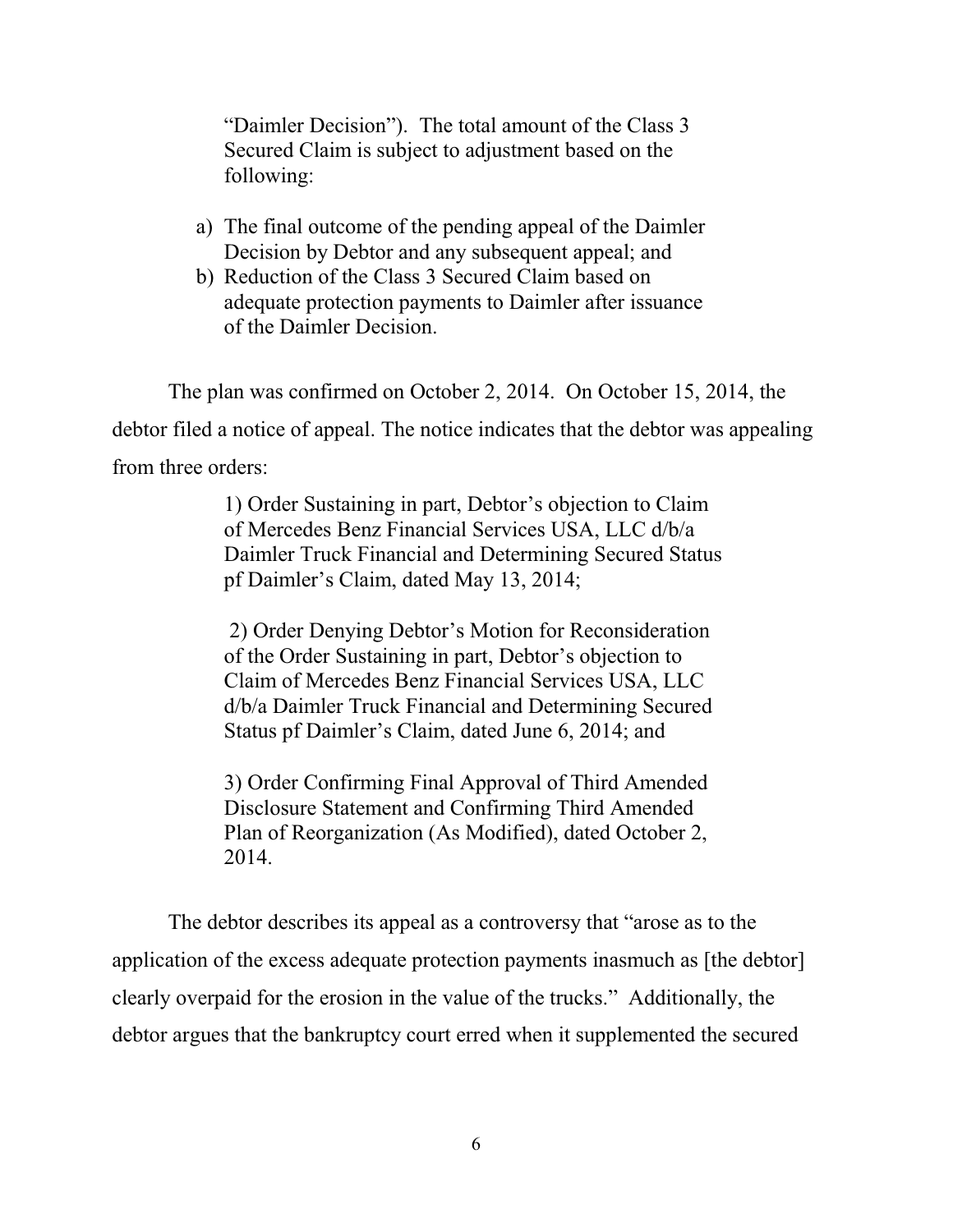portion of Daimler's claim with an award of \$51,909.40 as proceeds from the use of Daimler's trucks.

## **ANALYSIS**

### *Jurisdiction*

#### *1. Final Orders*

Though it is not raised by either party, we have an independent duty to examine our own jurisdiction. *Nebraska v. Strong (In re Strong)*, 305 B.R. 292, 295 (B.A.P. 8th Cir. 2004) (*citing Weihs v. Kenkel (In re Weihs)*, 229 B.R. 187, 189 (B.A.P. 8th Cir. 1999)). We have jurisdiction to hear appeals from final orders and from interlocutory orders with leave of the court. *Coleman Enterprises, Inc. v. QAI, Inc. (In re Coleman Enterprises, Inc*.)*,* 275 B.R. 533, 537 (B.A.P. 8th Cir. 2002); 28 U.S.C. §§ 158(a)(1), (a)(3), (b). An order is considered final if "(1) [it] leaves the bankruptcy court nothing to do but execute the order, (2) delay in obtaining review would prevent the aggrieved party from obtaining effective relief, and (3) a later reversal on that issue would require recommencement of the entire proceeding." *Nebraska v. Strong (In re Strong)*, 293 B.R. 764, 767 (B.A.P. 8th Cir. 2003) (*citing First Nat'l Bank v. Allen*, 118 F.3d 1289, 1293 (8th Cir. 1997)).

The debtor purports to appeal from three orders – the May 13 order sustaining, in part, the debtor's objection to Daimler's claim; the June 6 denial of reconsideration; and the October 2 confirmation order. However, as discussed in the debtor's earlier appeal, the May 13 and June 6 orders are not final orders. The confirmation order is the only final, appealable order. The fact that the confirmation order is now a final order does not render the May 13 and June 6 orders final: They are still interlocutory. Those orders, standing alone, are not

7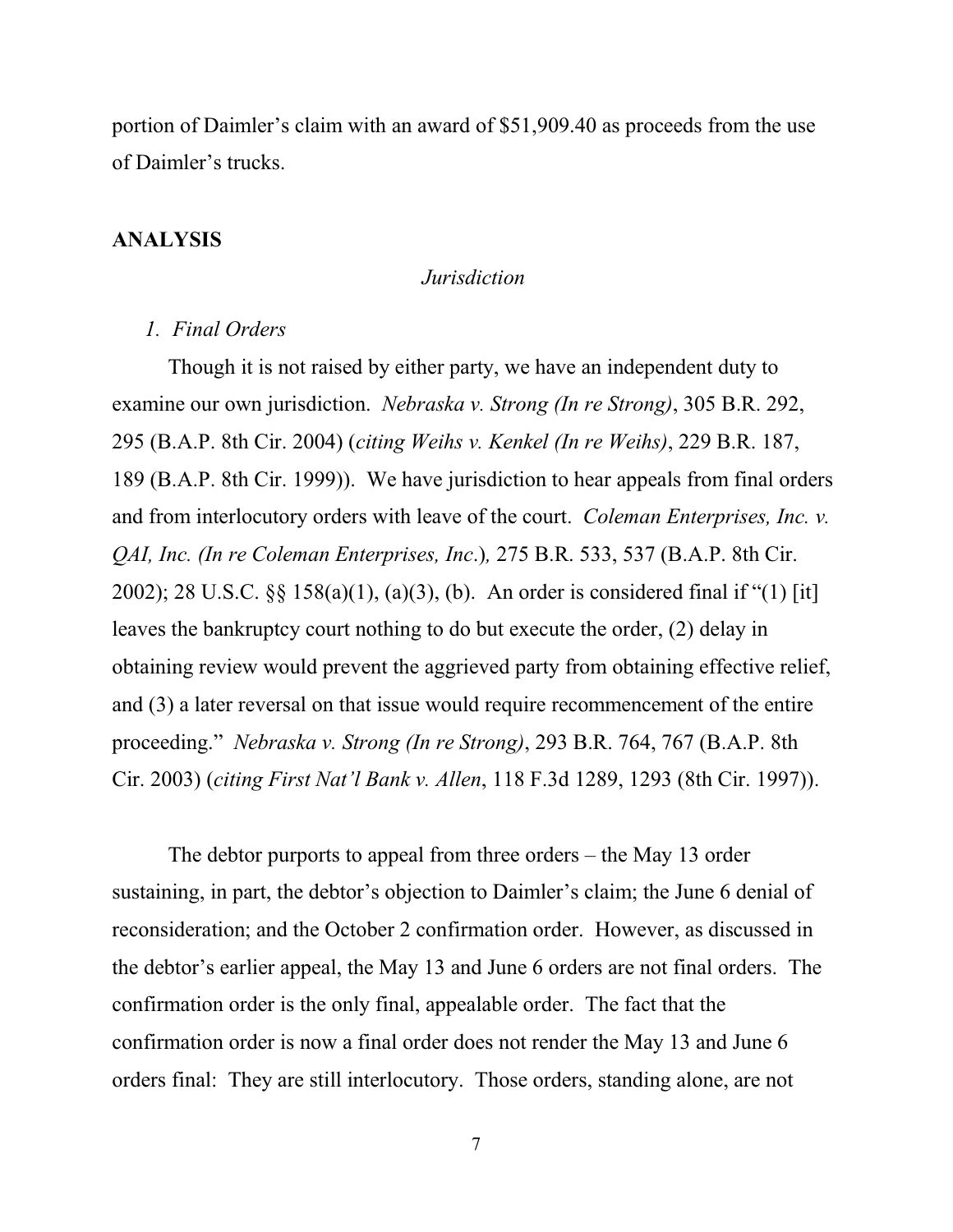appealable. $\degree$  Nevertheless, while not appealable, to the extent they played a part in a reviewable final order their propriety may be reviewed. *See Electrical Fittings Corp. v. Thomas & Betts Co*., 307 U.S. 241, 59 S.Ct. 860, (1939).

## 2. Standing

"In order to have standing to appeal the decision of the bankruptcy court, an appellant must be a person aggrieved." *Zahn v. Fink (In re Zahn)*, 367 B.R. 654, 657 (B.A.P. 8th Cir. 2007) *(citing O'Brien v. Vermont (In re O'Brien)*, 184 F.3d 140, 142 (2nd Cir. 1999)). "It is an abecedarian rule that a party cannot prosecute an appeal from a judgment in its favor." *In re Zahn*, 367 B.R. at 657 (*citing Elkin v. Metropolitan Prop. & Cas. Ins. (In re Shkolnikov)*, 470 F.3d 22, 24 (1st. Cir 2006)). Most importantly, "a party may not appeal from a judgment or decree in his favor, for the purpose of obtaining a review of findings he deems erroneous which are not necessary to support the decree." *Electrical Fittings Corp.*, 307 U.S. at 242.

Despite appealing from the confirmation order, the debtor does not allege any error in that order. At oral argument, in response to being asked what the error in the confirmation order was, the debtor's attorney replied, "I would say that the confirmation order is not erroneous." Additionally, the debtor's brief does not once mention an error in the confirmation order. The debtor proposed a plan, asked to have it confirmed, and it was indeed confirmed. The debtor received exactly the relief it requested. The debtor does not really seek review of the confirmation order. It really seeks review of the bankruptcy court's valuation and

Even if the May 13 and June 6 orders were final, the debtor's appeal is untimely. *See* Federal 2 Rule of Bankruptcy Procedure 8002(a).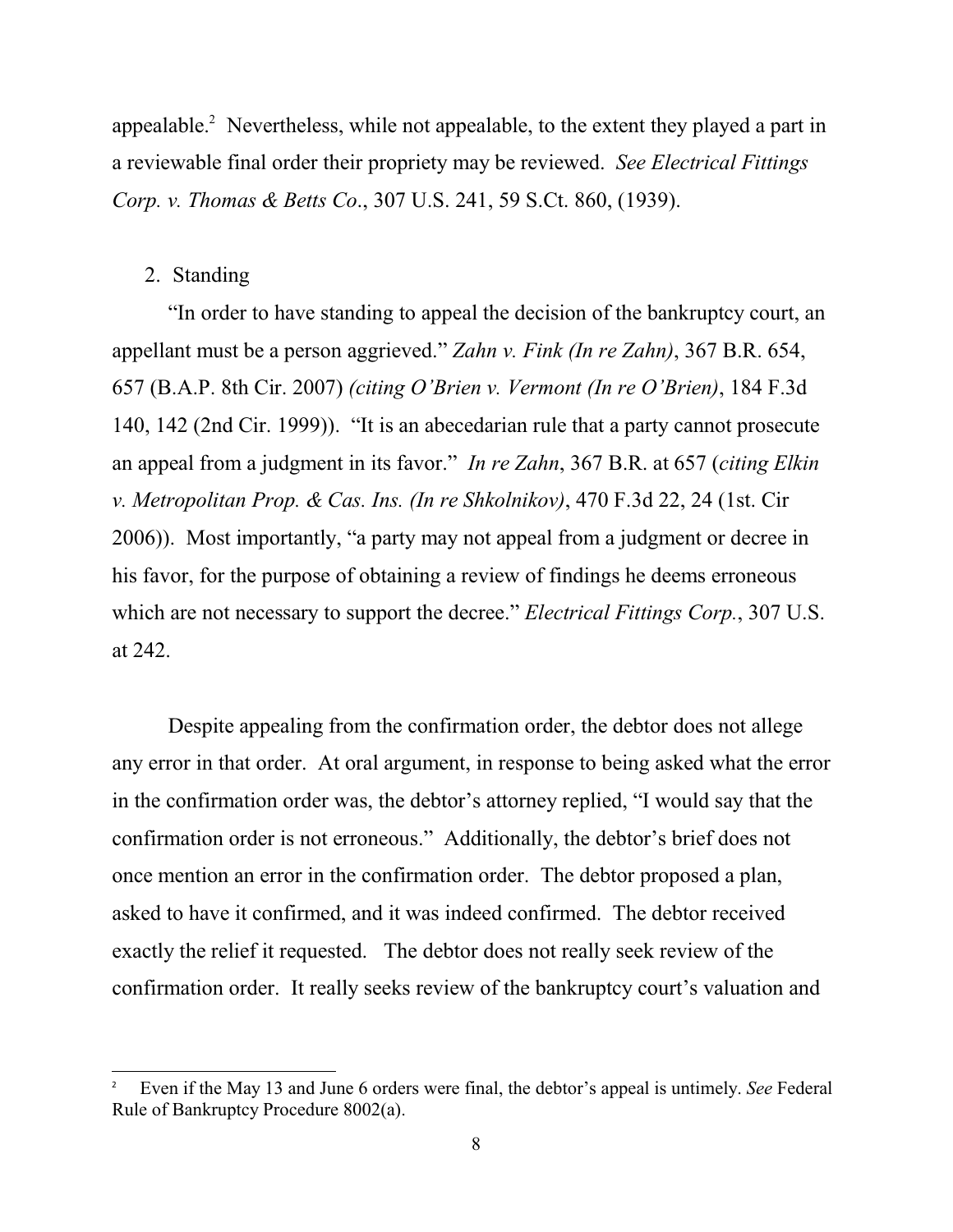application of adequate protection payments, two determinations that are not necessary to support the confirmation order.

The Eighth Circuit has adopted a procedure for this precise scenario for chapter 13 debtors. A chapter 13 debtor who is unable to secure confirmation of her preferred plan may propose a plan and object to that plan. "A debtor who objects to her own plan may be an aggrieved party and have standing to appeal confirmation of such plan." *Zahn v. Fink (In re Zahn)*, 526 F.3d 1140 (8th Cir. 2005). Assuming the Eighth Circuit would apply this procedure to chapter 11 cases, it would require a debtor to propose the plan it wants and then after its confirmation is denied, propose a different plan, object to its confirmation and then appeal. The debtor did none of that. It simply filed a plan, obtained confirmation and appealed. Because the debtor is not an aggrieved party, it does not have standing to appeal the order confirming its plan.

## 3. Mootness

"A federal court may only exercise jurisdiction over cases and controversies and lacks authority over moot issues." *Internal Revenue Serv. v. Ealy (In re Ealy)*, 396 B.R. 20, 22 (B.A.P. 8th Cir. 2008) (*citing* U.S. CONST., art. III, § 2, cl 1). A case becomes moot "when it no longer presents a controversy with respect to which the court can give meaningful relief." *Crown Media, LLC v. Gwinnett Cnty., GA*, 380 F.3d 1317, 1324 (11th Cir. 2004). A case is no longer live if the reviewing court is incapable of restoring the parties to their original position. *In re Strong*, 312 B.R. at 380.

9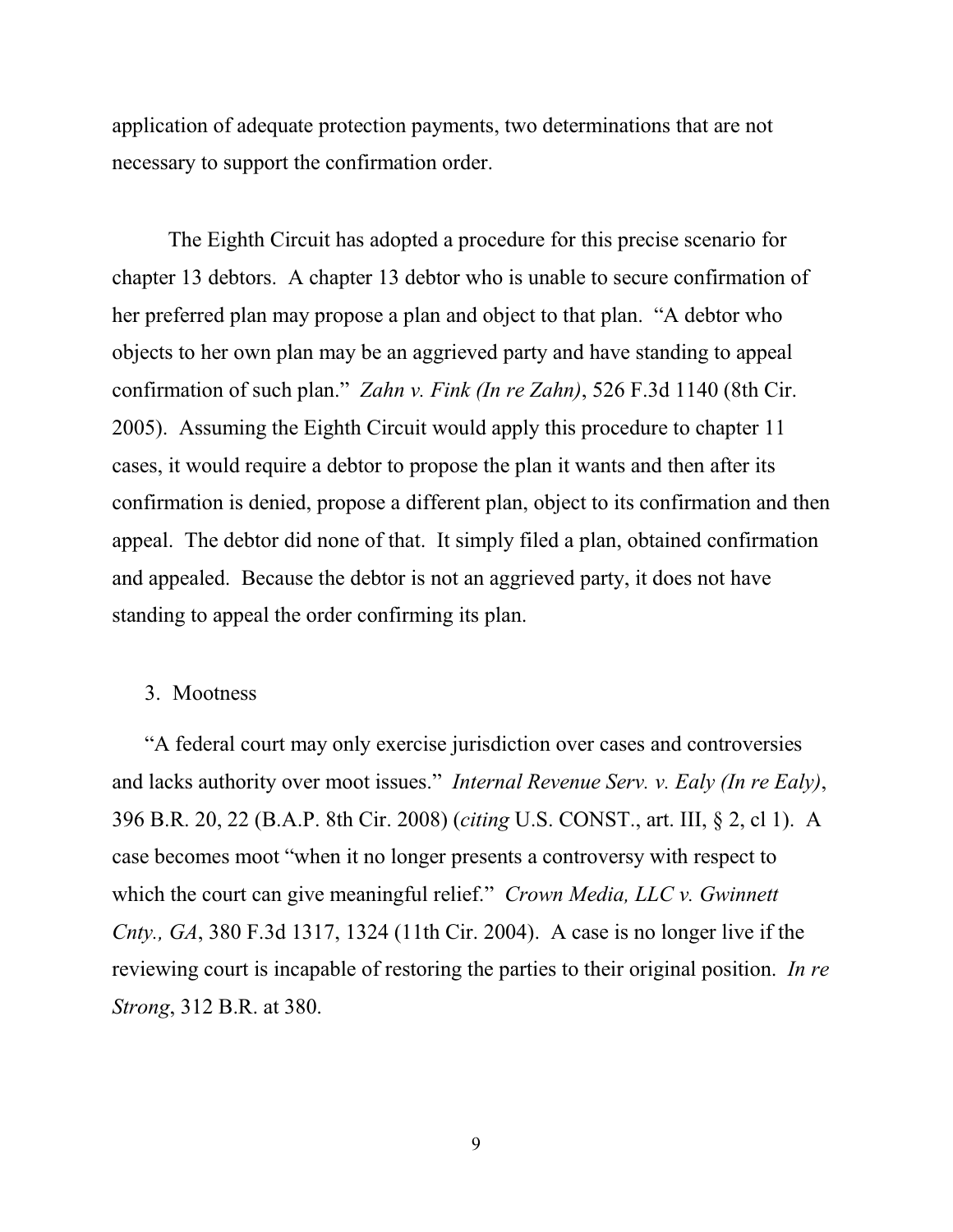On May 30, 2012, the debtor possessed 113 of Daimler's trucks. By May 5, 2014, the debtor had surrendered all but 23 of the trucks. On October 2, 2014, the date of confirmation, the debtor only possessed three trucks. Then, at the time of oral argument on this appeal, the debtor revealed that it no longer possessed any of Daimler's trucks.

Regardless of this significant change in circumstance, the parties argue at length about the valuation of the trucks. The debtor's argument hinges on the allegation that the bankruptcy court's erroneous valuation resulted in overpayment of adequate protection payments. It argues that the values assigned to the trucks in the agreed order are binding on the parties, and apparently on the court, for the remainder of the case. The debtor is incorrect. The adequate protection order never purported to value the trucks. The values assigned to the trucks in Exhibit A were simply a mechanism for calculating adequate protection payments, numbers to input into the formula for determining fair compensation for Daimler. The order itself did not state that it was establishing a value for trucks.

Even if the agreed order did constitute a valuation of the trucks, that valuation can change throughout the course of the bankruptcy case. Section 506 of the Bankruptcy Code governs the "Determination of the Secured Status." It states that "such value shall be determined in light of the purpose of the valuation and of the proposed disposition or use of such property, and in conjunction with any hearing on such disposition or use or on a plan affecting such creditor's rights." 11 U.S.C. § 506(a)(1). As referenced by the bankruptcy court, the Eighth Circuit has held "[f]or purposes of the reorganization plan, the value of the collateral is to be determined at the time for confirmation of that plan. An initial valuation for adequate protection purposes is not res judicata for purposes of determining the